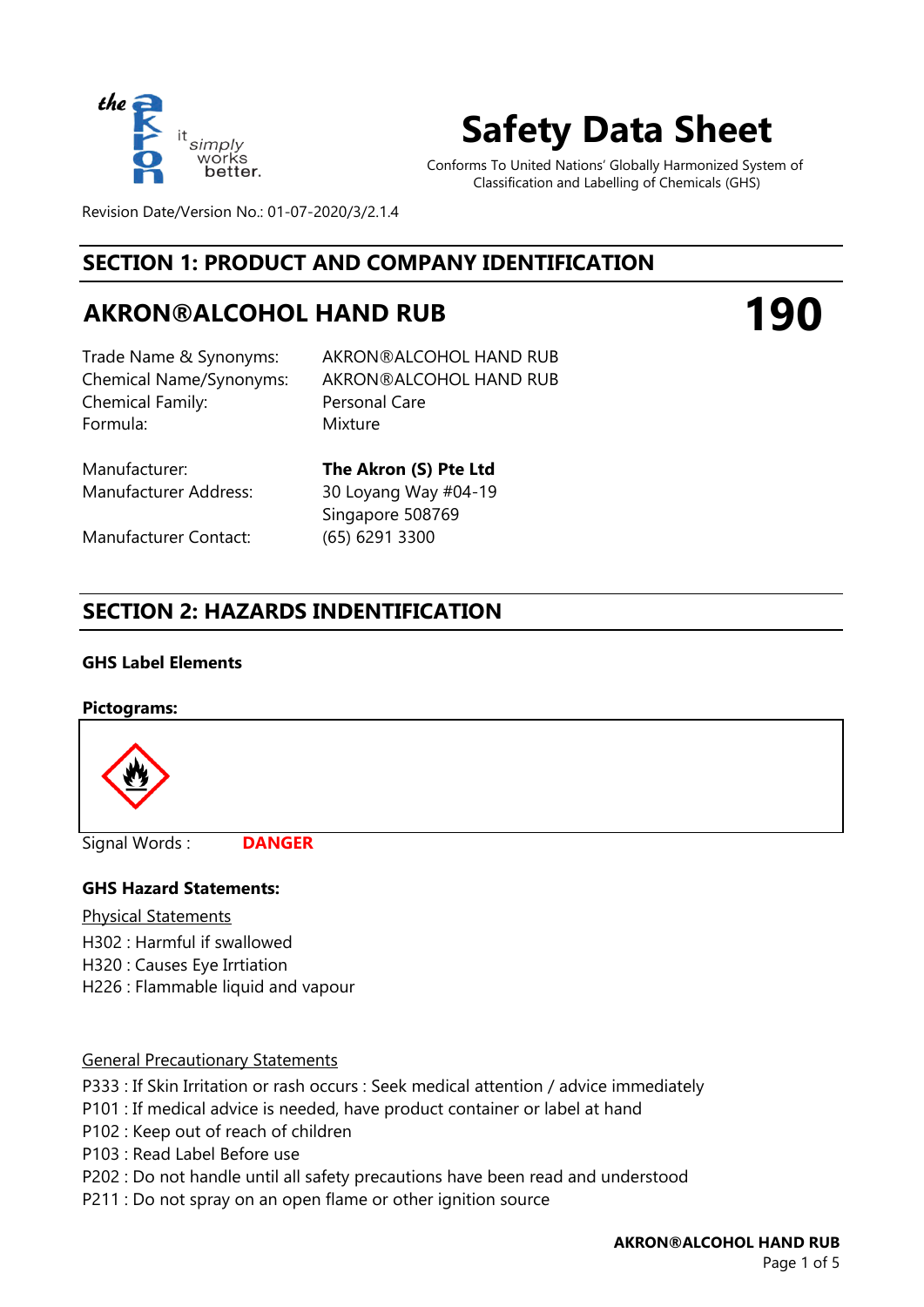### **SECTION 3: COMPOSITION & INFORMATION ON PRODUCT**

#### **Hazard Identification of Product:**

| <b>Substance Identification</b> | <b>CAS No.</b>  | Percentage |
|---------------------------------|-----------------|------------|
| Ethanol                         | $64 - 17 - 5$   | 70%        |
| Benzalkonium Chloride           | $8001 - 54 - 5$ | 1%         |
| Glycerine                       | $56 - 81 - 5$   | 1%         |
|                                 |                 |            |
|                                 |                 |            |
|                                 |                 |            |

Chemical Family: Personal Care

Product Description/Identity: A blend of Ethyl Alcohol with Q.A.C and Skin Conitionder.

### **SECTION 4: FIRST AID MEASURES**

#### **Inhalation:**

P304 : If Inhaled : if uncomfortable breathing occurs, Remove victim to fresh air and keep at rest in a position comfortable for breathing.

#### **Skin Contact:**

P333 : If Skin Irritation or rash occurs : Seek medical attention / advice immediately P302 : If on Skin : wash off affected area with water and mild soap. If persistent irritation is apparent, obtain immediately medical advice.

#### **Eye Contact:**

P305 : If In Eyes : Rinse immediately the eyes with plenty of water for at least 15 minutes. If signs of tissue damage or persistent irritation is apparent obtain immediate medical advice.

#### **Ingestion:**

P301 : If Swallowed : Rinse mouth with water , seek immediate medical attention. P331 : Do Not induce vomiting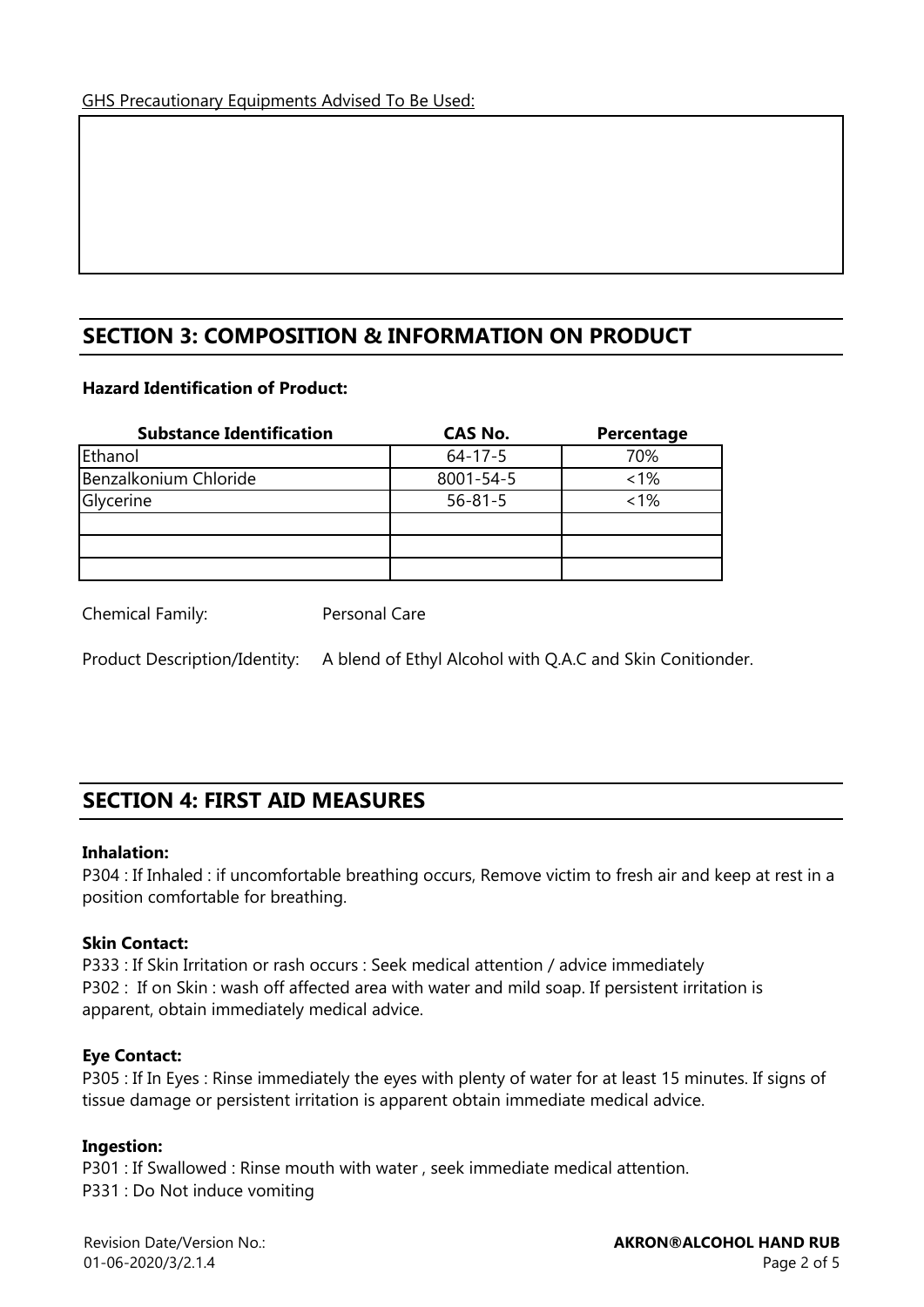### **SECTION 5: FIRE FIGHTING MEASURES**

#### **Extinguishing Method:**

P370 : In case of fire : Fight fire with proper fire fighting equipments , Call 995 ( Fire fighting Service )

**Specific Hazards:**  This Product may create a floating fire hazard

**Specific Methods:** P374 : Fight fire with normal precautions from a reasonable distance

### **SECTION 6: ACCIDENTAL RELEASE MEASURES**

**Personal Precautions:**  Refer to section 2, PPE Advisory

**Methods for Cleaning Up:** Pick up an absorbent material or flush away with water

**Environmental Precautions:** P501 : Dispose of contents / containers accordance to singapore regulations

### **SECTION 7: EXPOSURE CONTROL / PERSONAL PROTECTION**

**Respiratory Protection:**  Refer to section 2, PPE Advisory

#### **Eye Protection:**

Refer to section 2, PPE Advisory

#### **Skin Protection:**

Avoid **prolonged** skin contact. Use chemical resistant gloves as needed.

### **SECTION 8: PHYSICAL AND CHEMICAL PROPERTIES**

| Physical:            | Liquid                                                                                  |
|----------------------|-----------------------------------------------------------------------------------------|
| Appearance:          | Clear                                                                                   |
| Color:               | Translucent                                                                             |
| Odour:               | <b>Odorless</b>                                                                         |
| Specific Gravity:    | $0.85 - 0.90$                                                                           |
| p.H Value:           | $6.50 - 7.50$                                                                           |
| Flash Point:         | $-12^{\circ}$ C                                                                         |
| Solubility In Water: | 1- Insoluble / 2-inadequate / 3- Slightly Soluble / 4-Soluble / 5-Highly Soluble        |
| Foaming Tendency:    | 1- No foam / 2-Slight Foam / 3-Moderate Foaming / 4-High Foaming / 5-Ultra High Foaming |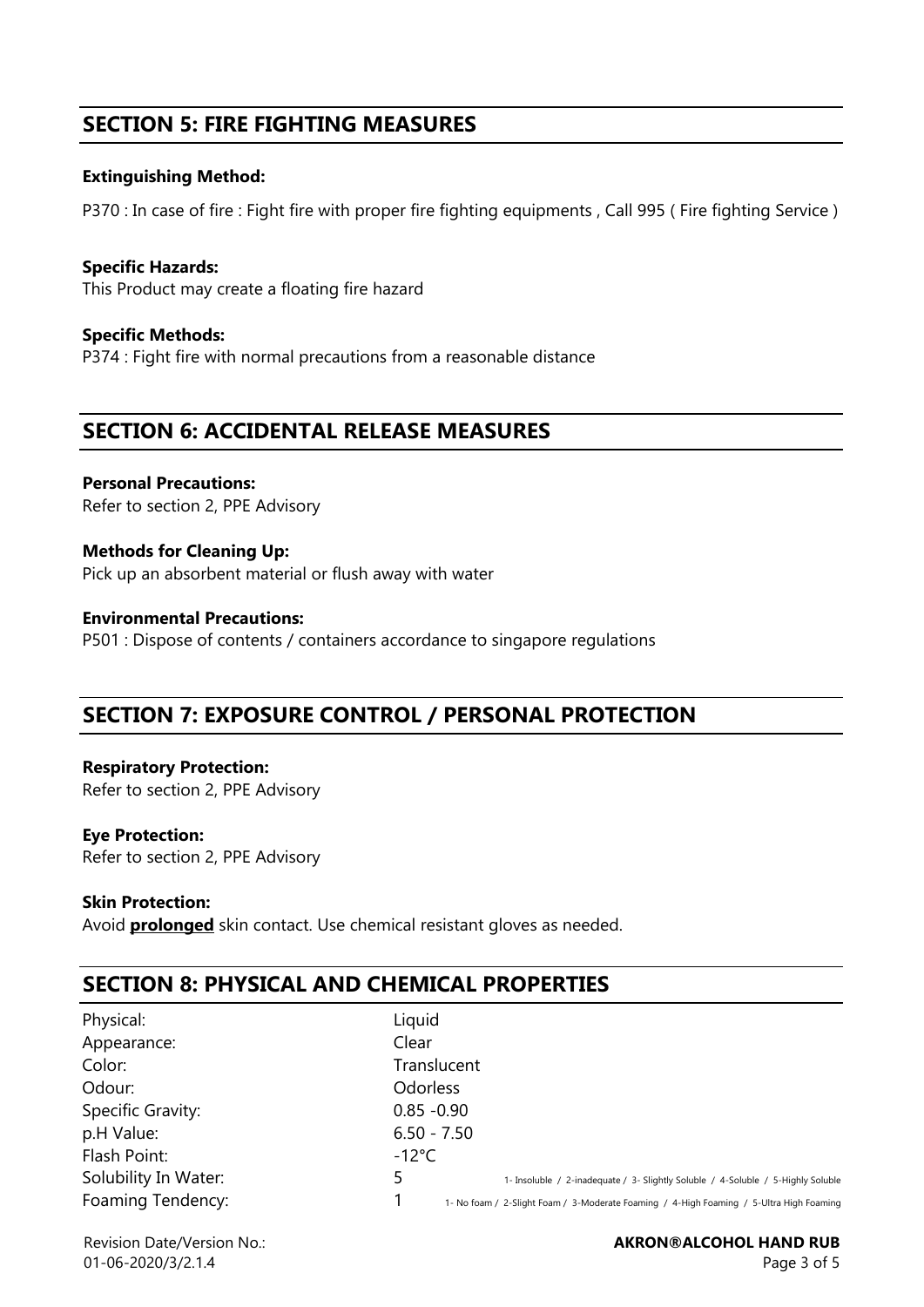### **SECTION 9: HANDLING AND STORAGE**

#### **Handling of Product:**

P403 : Store in a well ventilated place

#### **Storage Area Specification:**

· P402+404: Store in a dry place. Store in a closed container. · P410+403: Protect from sunlight. Store in a well ventilated place.

### **SECTION 10: STABILITY AND REACTIVITY**

#### **Stability:**

Stable at normal conditions.

#### **Material To Avoid:**

Avoid contact with strong oxidizing materials and bleaching solution.

#### **Hazardous Decomposition Procedures:**

Thermal decomposition may produce oxides of carbon.

### **SECTION 11: TOXICOLOGICAL INFORMATION**

Based on the ingredients in this composition and their concentrations this product is harmful by ingestion.

### **SECTION 12: ECOLOGICAL INFORMATION**

Biodegradability: Yes Fish Toxicity: No Other Information: Not available

### **SECTION 13: DISPOSAL CONSIDERATION**

P501 : Dispose of contents / containers accordance to singapore regulations

### **SECTION 14: TRANSPORTATION INFORMATION**

#### **Further Information:**

P&FM Transport License